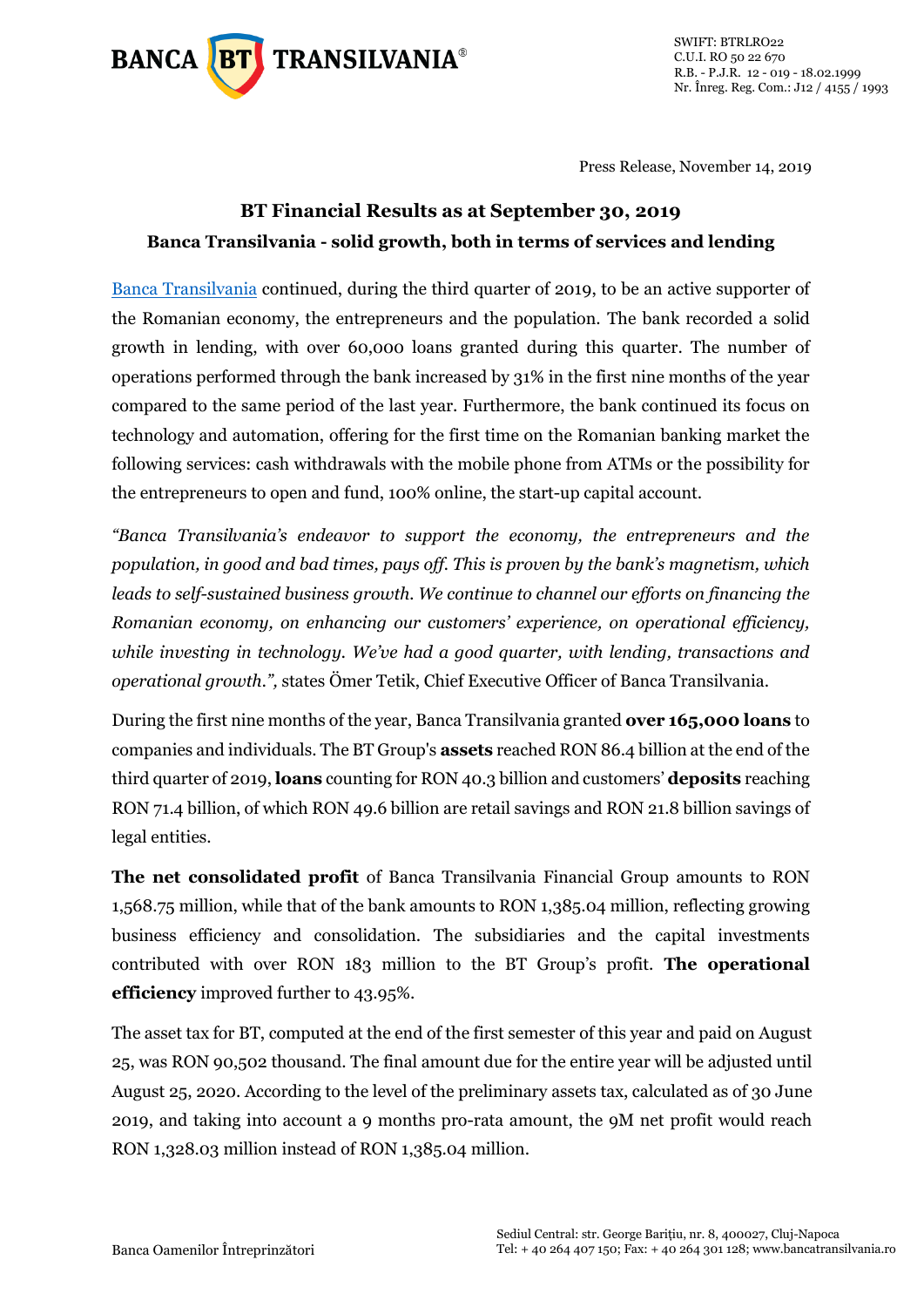

The non-performing exposures ratio of Banca Transilvania, according to the EBA ratio, is 4.49% as of September 30, 2019. The total coverage ratio according to the EBA standards is 96%. The internal capital generated during the first three quarters of this year gives Banca Transilvania the comfort of being able to meet the shareholders' expectations regarding the return on the invested capital, as well as the preparation of the BT's capital structure and resources for the MREL requirements that will enter into force, in stages, starting with 2020. The bank's CAR is 18.12% without and 21.10% with the profit included.

# **BT during the first nine months of the year:**

- $\approx$ RON 16.5 billion is the SME loans portfolio (according to the European definition of SMEs).
- Over 11 billion RON is placed in mortgages & housing loans.
- The new production, during the first nine months of the year, amount to over RON 7.7 billion company loans.
- 1.26 million people use BT24 Internet Banking, +21.2% compared to the same period of the last year. Nearly 750,000 customers use BT24 Mobile Banking, +48% compared to the same period in 2018.
- The volume of transactions made via Internet Banking is +24.7%, and via Mobile Banking +98.8% compared to the same period of the last year.
- The BT Pay application has over 400,000 users, and Apple Pay, over 66,000 users, involving 560,000 cards enrolled in both apps.
- The number of payments with mobile phones  $+185%$ , and the money transfer between apps users + 54%, in the third quarter compared to the second quarter of 2019.
- 4.87 million cash deposits through the BT Express Plus multifunctional ATM during the first 9 months of the year, meaning almost 550,000 cash deposits/month.

### **Focus on digital. 4 premieres in Romania:**

- [I ask BT:](https://intreb.bancatransilvania.ro/) the largest on-line financial education program, +31% visitors in O3 (530,000) versus Q2 2019
- Banca Transilvania's customers can withdraw money from the ATM with their mobile phone, through the BT Pay and Apple Pay applications, as well as through the BT Pay accessories (watch, bracelet, sticker) - market premiere.
- Launching the contactless cash withdrawal facility from BT ATMs another premiere in Romania.
- Banca Transilvania has extended the contactless payment option through Garmin and Fitbit for the Mastercard customers.